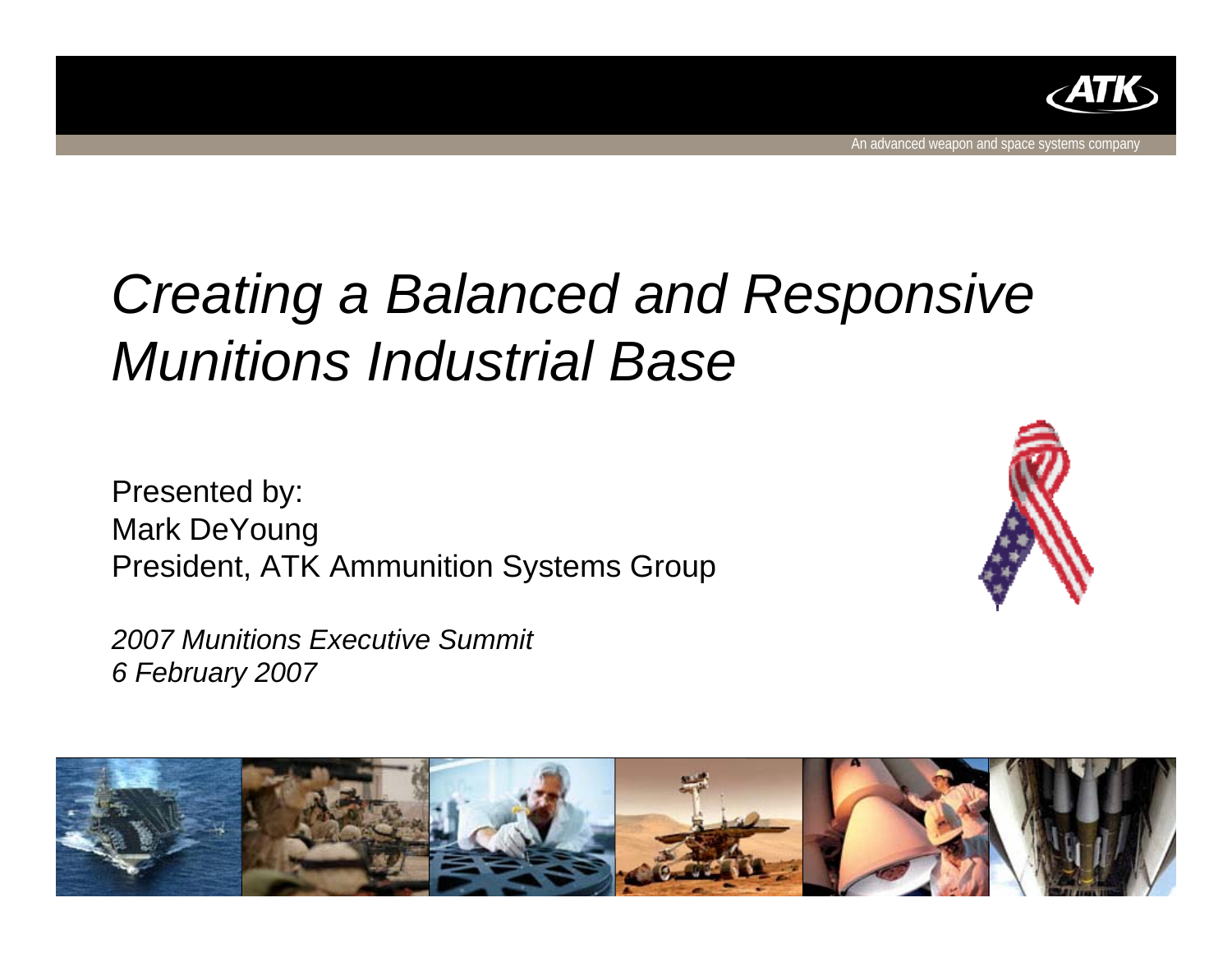### **A New Time – A New Vision**



An advanced weapon and space systems company



*"The health of the defense industrial base is key to the Army's ability to continue to provide innovative technology and technologically excellent systems…"*

Claude Bolton, ASA for Acquisition, Logistics, and Technology

*"America under funds its military. Strategically, our country's industry base is not geared to support Army's requirements…Active engagement with Congress to resource - Congress is open and willing."*

GEN Schoomaker, CSA

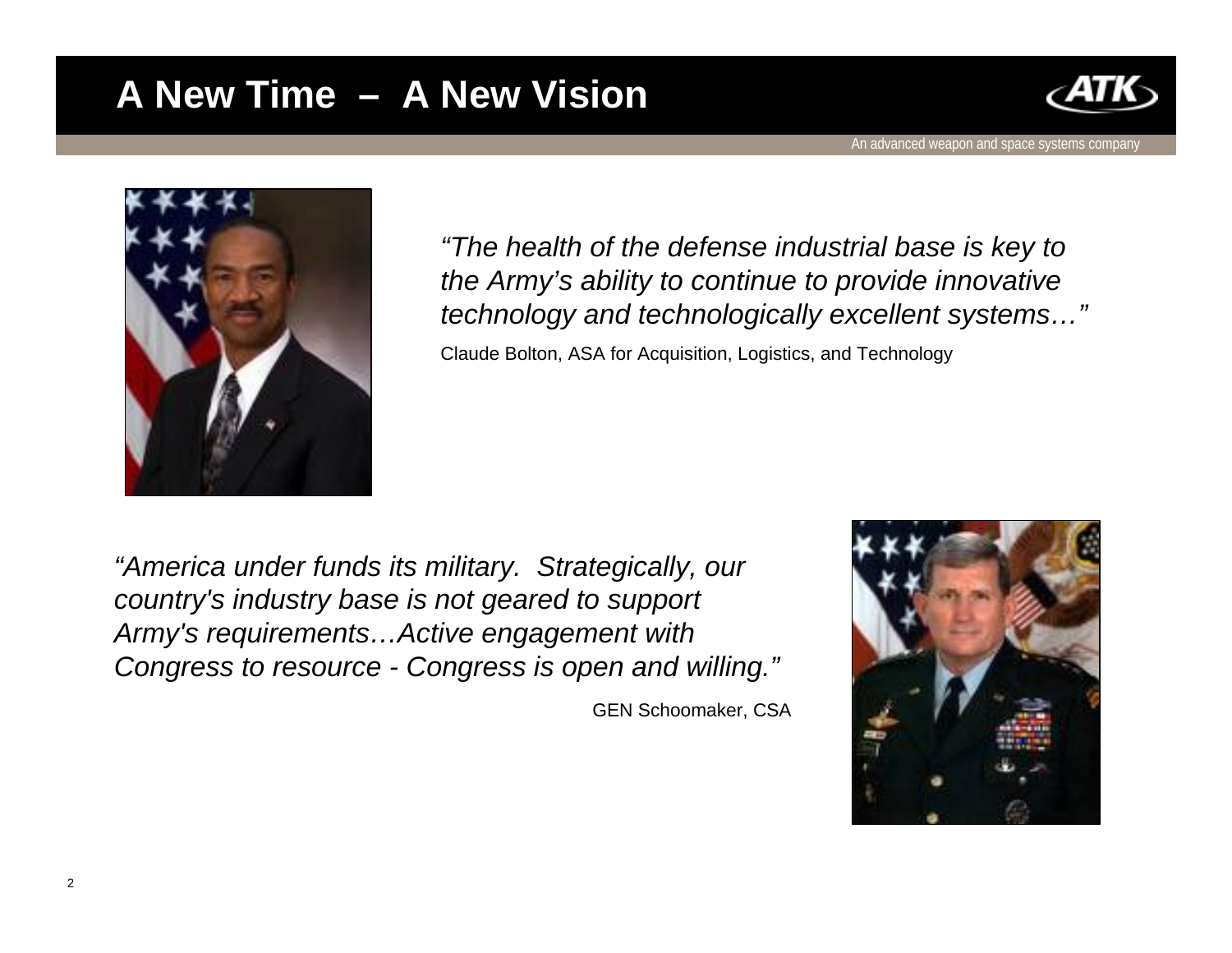## **Current State of the Munitions Industrial Base**



In advanced weapon and space

• **Competitive pressures and past declines in ammunition procurement have shaped a more concentrated base**• **90+ Commercial Suppliers** • **10 GOCOs – underutilized capability, excess capacity, overhead absorption issues** • **8 Ammunition Logistics/Depot Operations** • **3 GOGO Army Ammunition Plants** • **1 Naval Facility – Allegheny Ballistic Lab, Rocket Center, WV** • **Replenishment driving size of base – minimal USG investment initiatives** • **Minimal incentives for Contractor investment** • **Cost reduction vs. modernization**• **Lack of long-term production stability due to volatile requirement forecasting** • **Manufacturing capability currently focused on legacy systems** • **Marginal future munitions capability** • **Aging infrastructure not positioned to support transformation objectives** • **Disjointed industrial base and program acquisition strategies** • **Must consider critical production capabilities and technologies**  • **BRAC 05 will help rationalize but does not modernize the base** • **Projected out-year USG funding expected to decline** • *Will it support a soft landing? We must plan the objective state of the munitions industrial base – now!*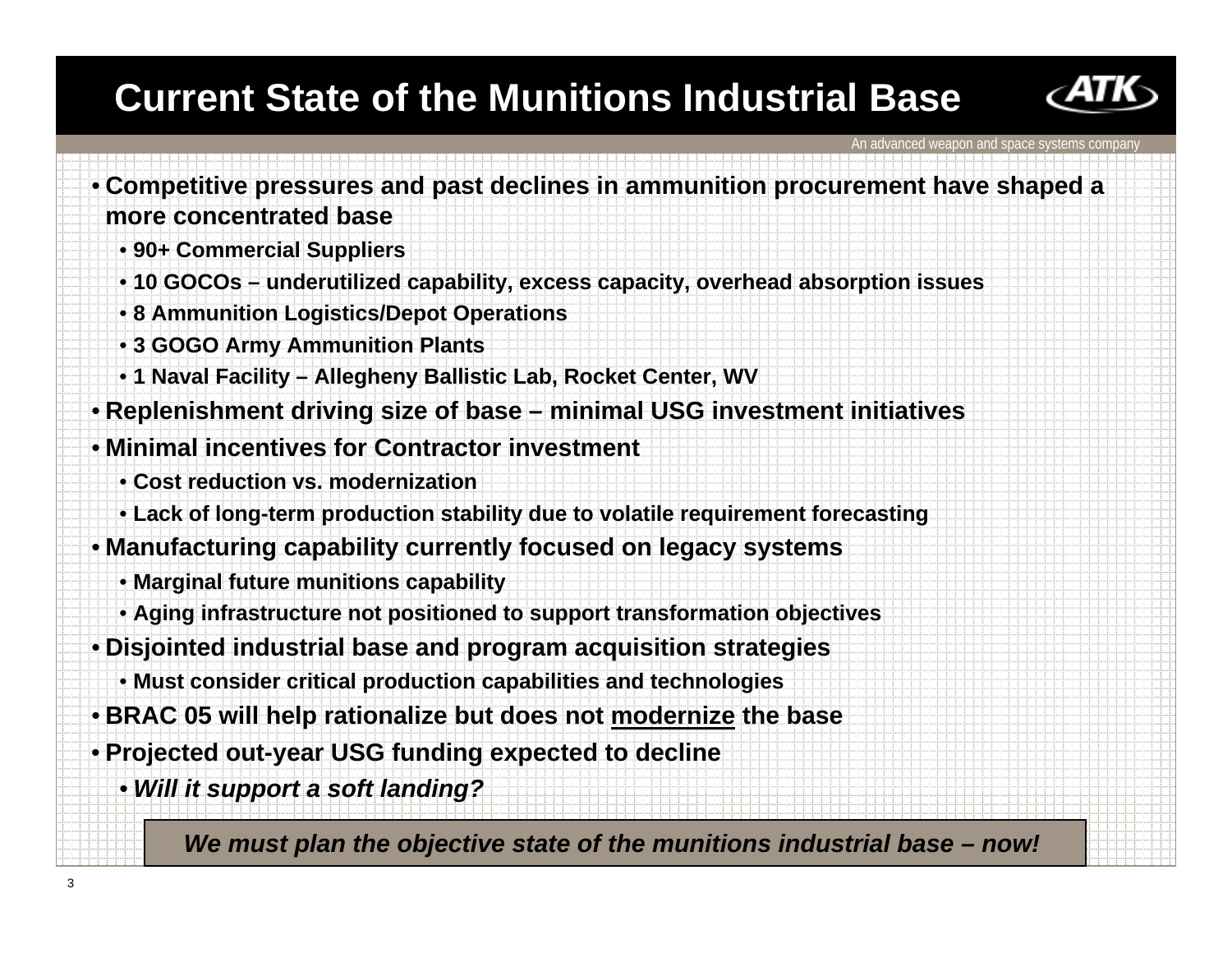### **Strategic Focus**



An advanced weapon and space systems company

• **Industrial policy should include modernizing the base to assure:**

- *Readiness*
	- **Meet ammunition requirements for both conflict and peacetime**
	- **Support short notice contingency requirements**
	- **Stockpile inventory at appropriate levels as buffer to surge requirements**
- *Sustainment*
	- **Replenish training and war reserve stocks post conflict**
	- **Maintain a technological edge and supports future weapon systems**
	- **Retain critical skills**
	- **Mitigate single point failure risk**
- *Affordability*
	- **Reduce facility ownership cost – operations, maintenance, compliance**
	- **Reduce product cost – quality, uptime, efficiency, throughput**

*Historical lack of investment threatens readiness of munitions industrial base*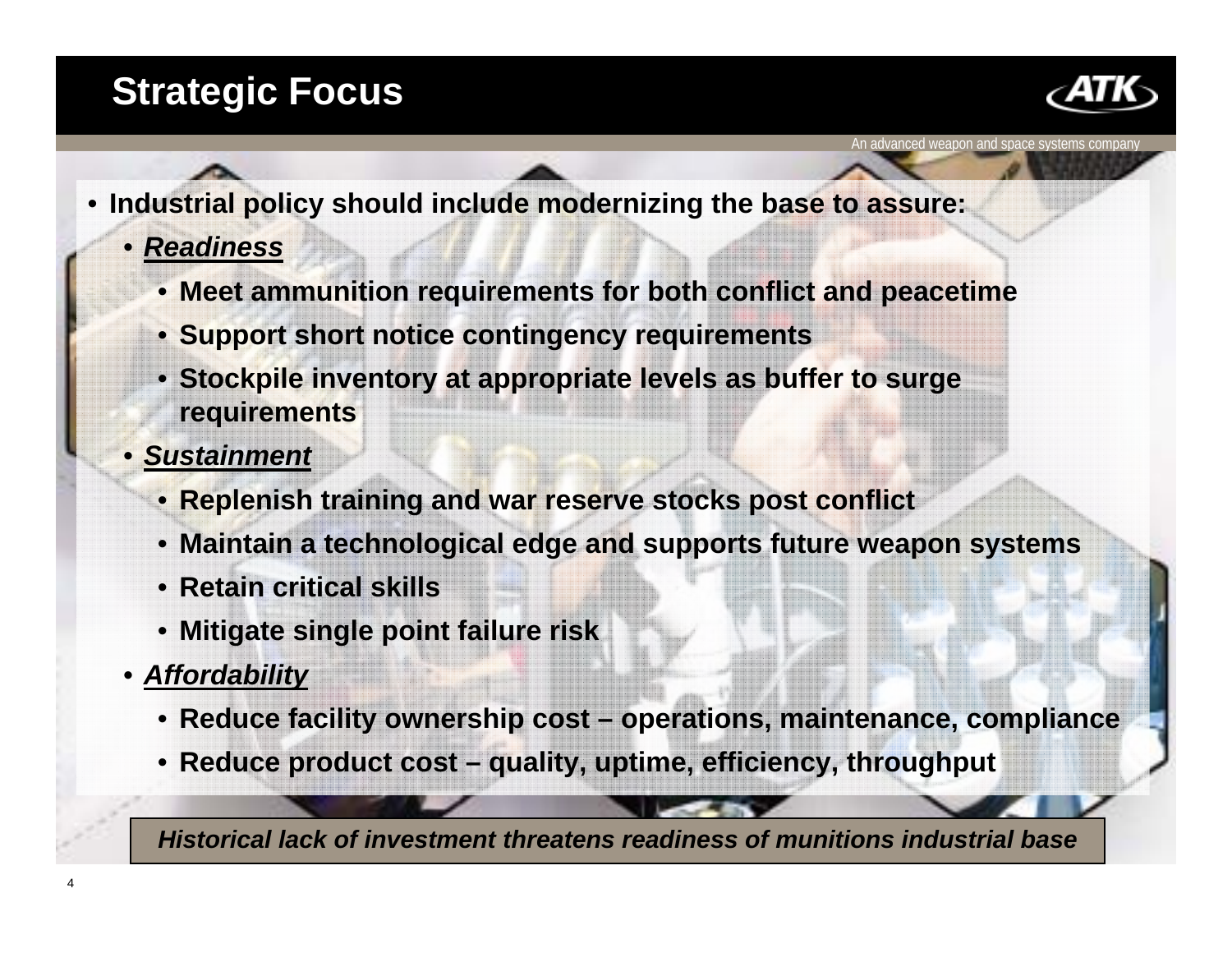### **Industrial Base –** *A Portfolio of Strategic Assets*



An advanced weapon and space systems company

### **Keys to Portfolio Management**

#### • *What do we need?*

- **Demand –** *Requirements*
	- **Sustainability**
	- **Predictability**
	- **Stability**
- **Affordability**
- **Diversify vs. Divestiture**
	- **Commercial Utilization**
- *How do we utilize the assets?*
	- **Production**
	- **Storage**
	- **Out-loading**
	- **Distribution**
	- **Tenants**
- *How do we mitigate deterioration of the assets?*
	- **Modernization program**
	- **Product acquisition strategy**
	- **Investment – Risk vs. Reward** 
		- **Return on Investment**
		- **Cash Flow**
	- **Maintenance**
	- **Critical skill retention**
	- **Technology integration**

*We must value the portfolio in terms of Readiness*

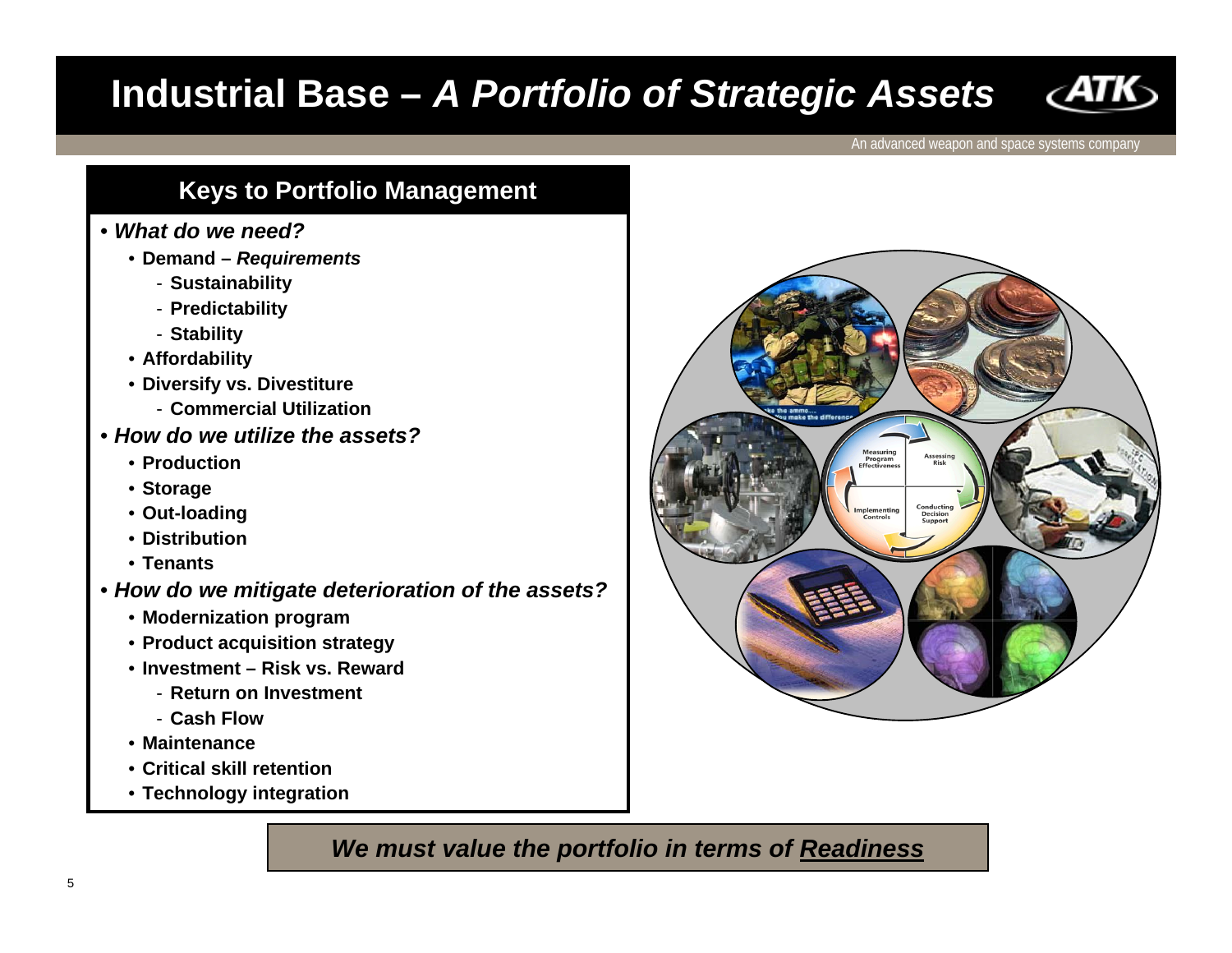### **GOCO Industrial Base Strategic Planning**



An advanced weapon and space systems company

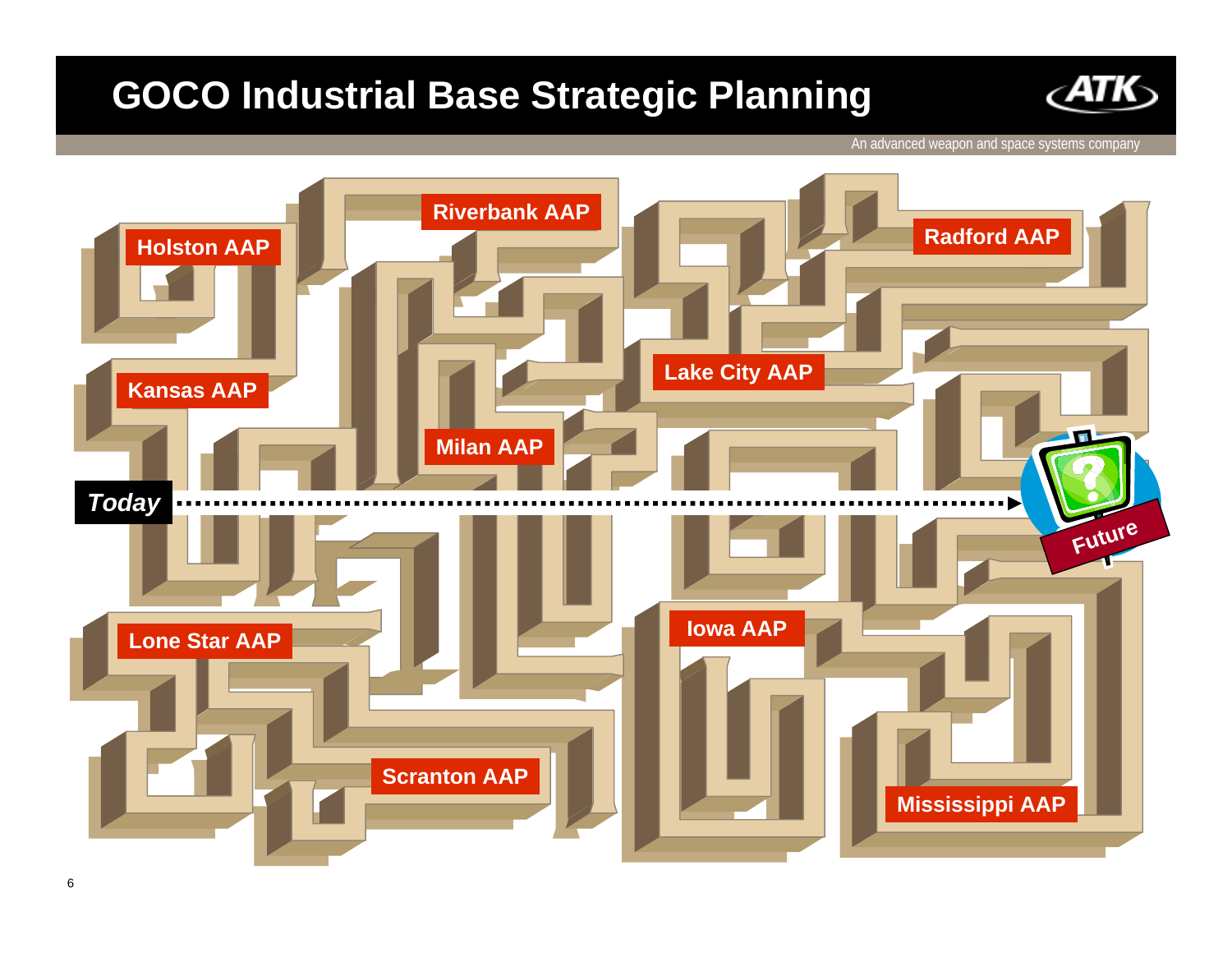### **Strategic Planning Factors**



An advanced weapon and space systems company

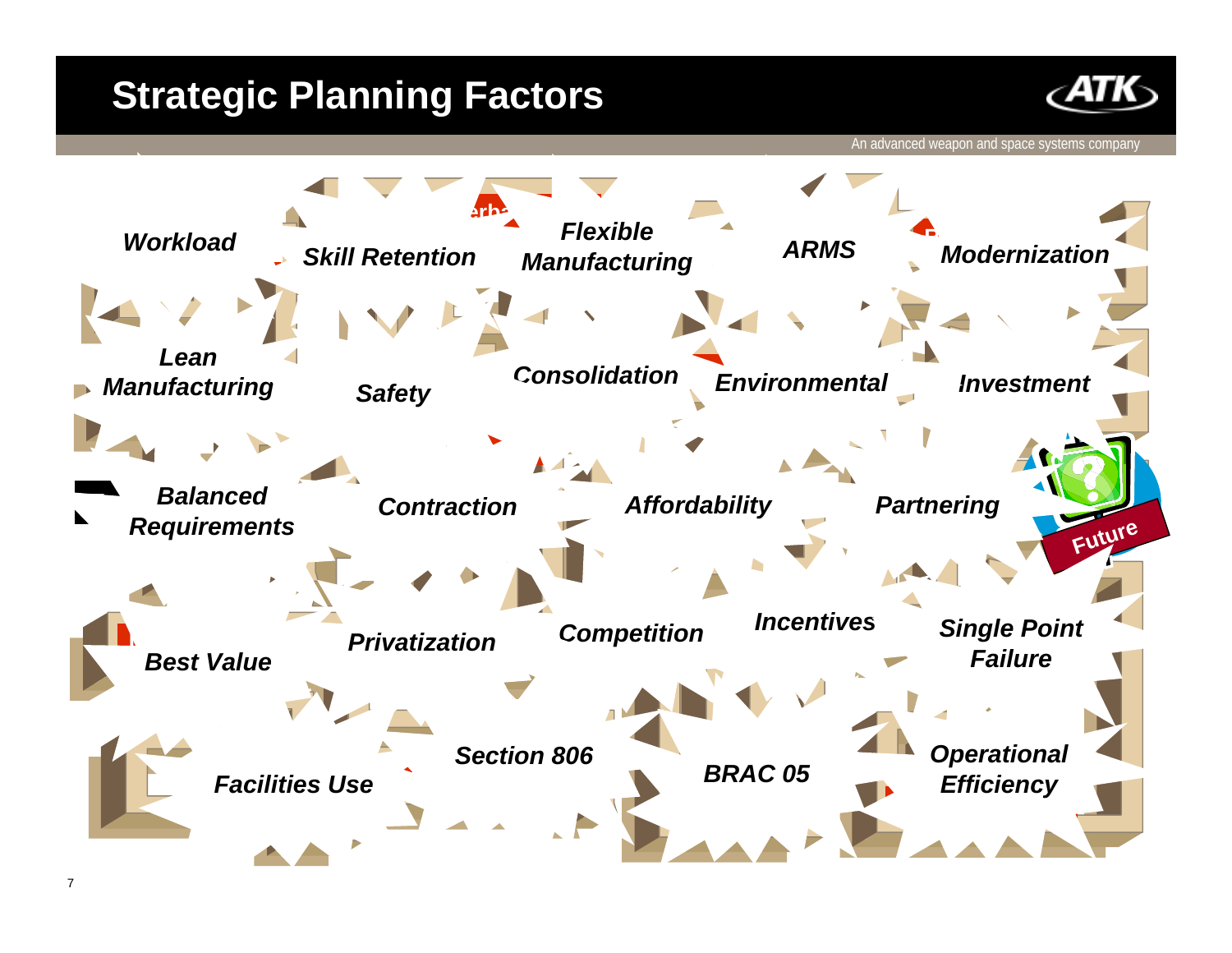### **Industrial Base Partnership –** *Leadership*



An advanced weapon and space systems company





**Lake City AAP** *ARMS*

**Milan AAPSingle Manager for Conventional Ammunition (SMCA)** 

**Industrial Base Strategic Plan: 2015**

**Integral Adventures (Updated November 2004) 3 November 2003**

> *Section 806***SFAE-AMOProgram Executive Office AmmunitionPicatinny, NJ 07806-5000**



**GENERAL DYNAMICS** Ordnance and Tactical Systems







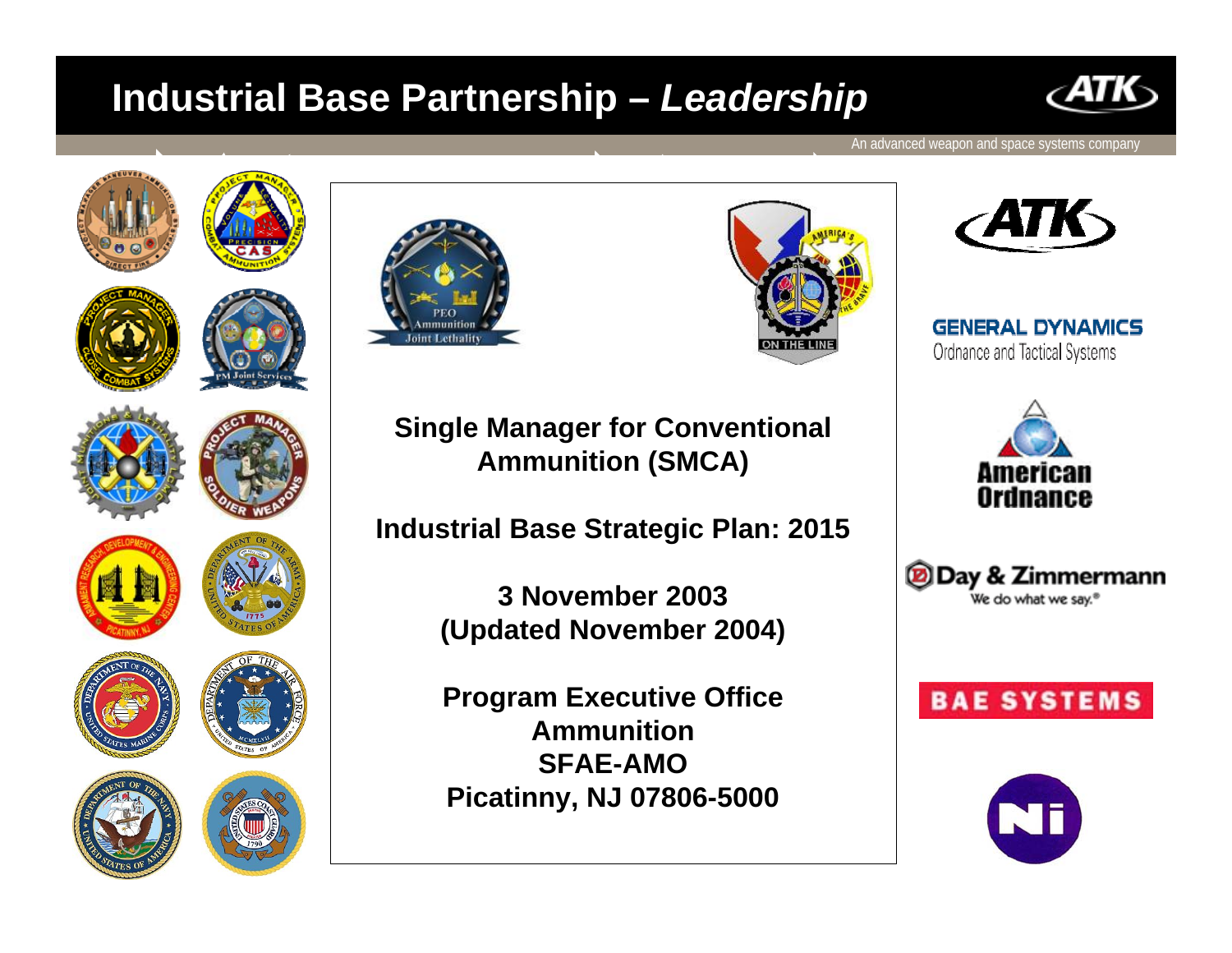### **Shaping The Base –** *The Path Forward*

- *DoD must determine its long-term product requirements*
	- Provides predictable production base
- *DoD must budget for, and commit to long-term funding* 
	- *Re-shape the base*
		- Product
		- Process Technology
		- Modernization critical [aging] infrastructure to mitigate operational risk
- *DoD must enforce Section 806 authority* 
	- Link industrial base needs with program acquisition strategies
	- Production *sustainment* is not just work loading the GOCOs
	- Offer long-term production contracts
		- Promotes industry investment, efficiency, critical skill retention
- •*Industry must determine product minimum sustaining rates*
	- Leads to right sized sustained capacity with surge flexibility
- •*Industry must gain Congressional support to sustain GOCO modernization plans*
- •*Industry must reduce Total Ownership Cost through efficient operations*

*DoD and Industry must partner to harmonize requirements and capacity*



An advanced weapon and space systems company